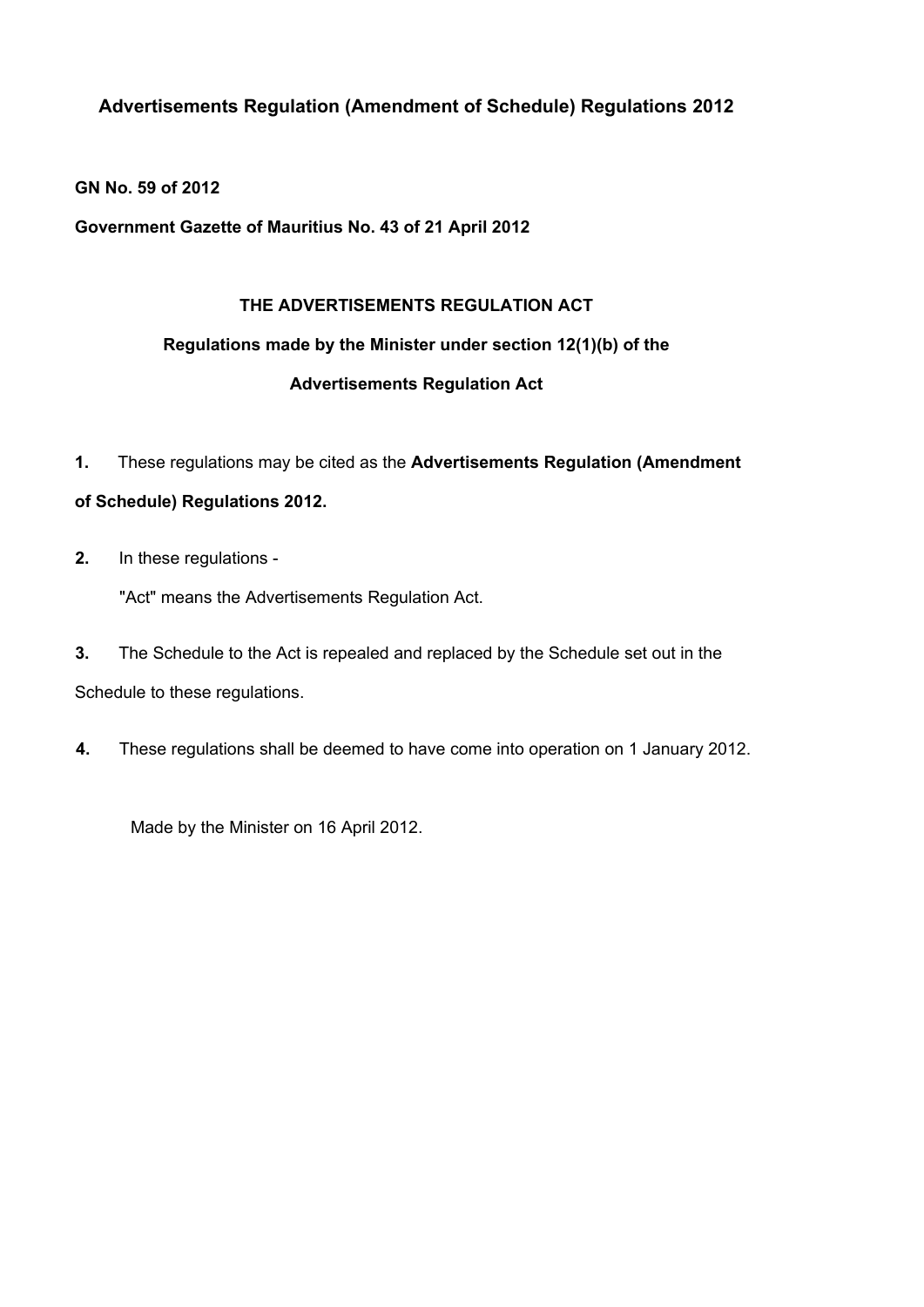## **SCHEDULE**

### **[Regulation 3]**

#### **SCHEDULE**

## [Section **4]**

#### **ADVERTISING STRUCTURES AND FEE CHARGEABLE**

#### **Part A - In respect of financial year 2012**

| <b>Advertising structure</b>                                        | Fee chargeable |     | Date payable                  |  |
|---------------------------------------------------------------------|----------------|-----|-------------------------------|--|
|                                                                     | (Rs)           |     |                               |  |
| Advertising structure on field board or billboard, whether          |                |     |                               |  |
| mechanical, electrical, electronic or in any other form, of an      |                |     |                               |  |
| area-                                                               |                |     |                               |  |
| (a) not exceeding 2 $m2$                                            | 5,000          |     | In respect of a valid written |  |
| (b) exceeding 2 $m2$ but not exceeding 3 $m2$                       | 7,500          |     | permission from the highway   |  |
| (c) exceeding 3 $m2$ but not exceeding 4 $m2$                       | 10,000         |     | authority or local authority  |  |
| (d) exceeding 4 $m2$ but not exceeding 5 $m2$                       | 12,500         |     | granted-                      |  |
| (e) exceeding 5 $m2$ but not exceeding 6 $m2$                       | 15,000         | (a) | before 1 January 2012,        |  |
| (f) exceeding 6 $m2$ but not exceeding $72$                         | 17,500         |     | the fee chargeable is         |  |
|                                                                     | 20,000         |     | payable not later than 31     |  |
| (g) exceeding 7 $m2$ but not exceeding 8 $m2$                       | 22,500         |     |                               |  |
| (h) exceeding 8 $m2$ but not exceeding 9 $m2$                       | 25,000         |     | January 2012; or              |  |
| (i) exceeding 9 $m2$ but not exceeding 10 $m2$                      | 27,500         | (b) | on or after 1 January         |  |
| (j) exceeding 10m <sup>2</sup> but not exceeding 11 m <sup>2</sup>  |                |     | 2012, the fee                 |  |
| (k) exceeding 11 m <sup>2</sup> but not exceeding 12 m <sup>2</sup> | 30,000         |     | chargeable is payable         |  |
| (I) exceeding 12 $m2$ but not exceeding 24 $m2$                     | 40,000         |     | not later than one            |  |
| (m) exceeding 24 $m2$ but not exceeding 33 $m2$                     | 50,000         |     | month after the date of       |  |
| (n) exceeding 33 $m2$ but not exceeding 36 $m2$                     | 60,000         |     |                               |  |
| (o) exceeding $36 \text{ m}^2$                                      | 70,000         |     | the written permission.       |  |